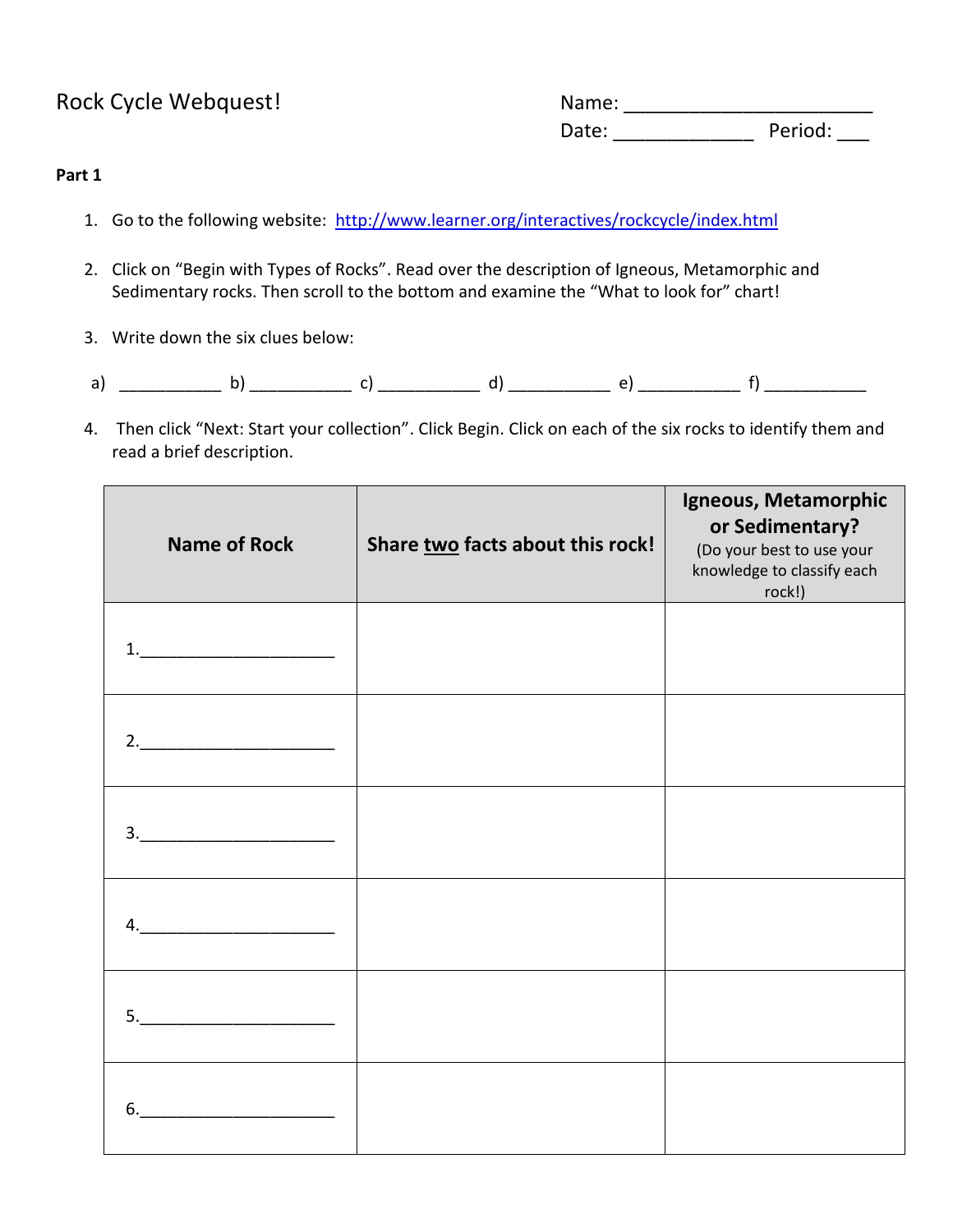5. Now click "Next: Identify Rock Types" and read the directions for how to play.

| <b>Characteristic</b> |         | <b>Type of Rock</b><br>(circle one) |             |
|-----------------------|---------|-------------------------------------|-------------|
|                       | Igneous | Metamorphic                         | Sedimentary |
|                       | Igneous | Metamorphic                         | Sedimentary |
|                       | Igneous | Metamorphic                         | Sedimentary |
|                       | Igneous | Metamorphic                         | Sedimentary |
|                       | Igneous | Metamorphic                         | Sedimentary |

- 6. Now click on the next chapter, titled "How Rocks Change". Read the section on how heat and pressure changes rocks and watch the animation by clicking Start.
	- a) Heat and pressure causes extending the rock to turn into the rock rock.
- 7. Click "Next". Read the section on Heating and Cooling. Click on the animation for Melting.
	- a) Melting causes \_\_\_\_\_\_\_\_\_\_\_\_\_\_\_\_ rock to turn into \_\_\_\_\_\_\_\_\_\_\_\_\_\_\_.
- 8. Click on the animation for Cooling. You may need to replay the animation more than once to answer the following questions.

\_\_\_\_\_\_\_\_\_\_\_\_\_\_\_\_\_\_\_\_\_\_\_\_\_\_\_\_\_\_\_\_\_\_\_\_\_\_\_\_\_\_\_\_\_\_\_\_\_\_\_\_\_\_\_\_\_\_\_\_\_\_\_\_\_\_\_\_.

- a) How does extrusive igneous rock form?
- b) How does intrusive igneous rock form?
- c) Which cools faster?
- d) Which has crystals? \_\_\_\_\_\_\_\_\_\_\_\_\_\_\_\_\_
- 9. Click "Next". Read the section on Weathering and Erosion and Compacting and Cementing. Watch both animations.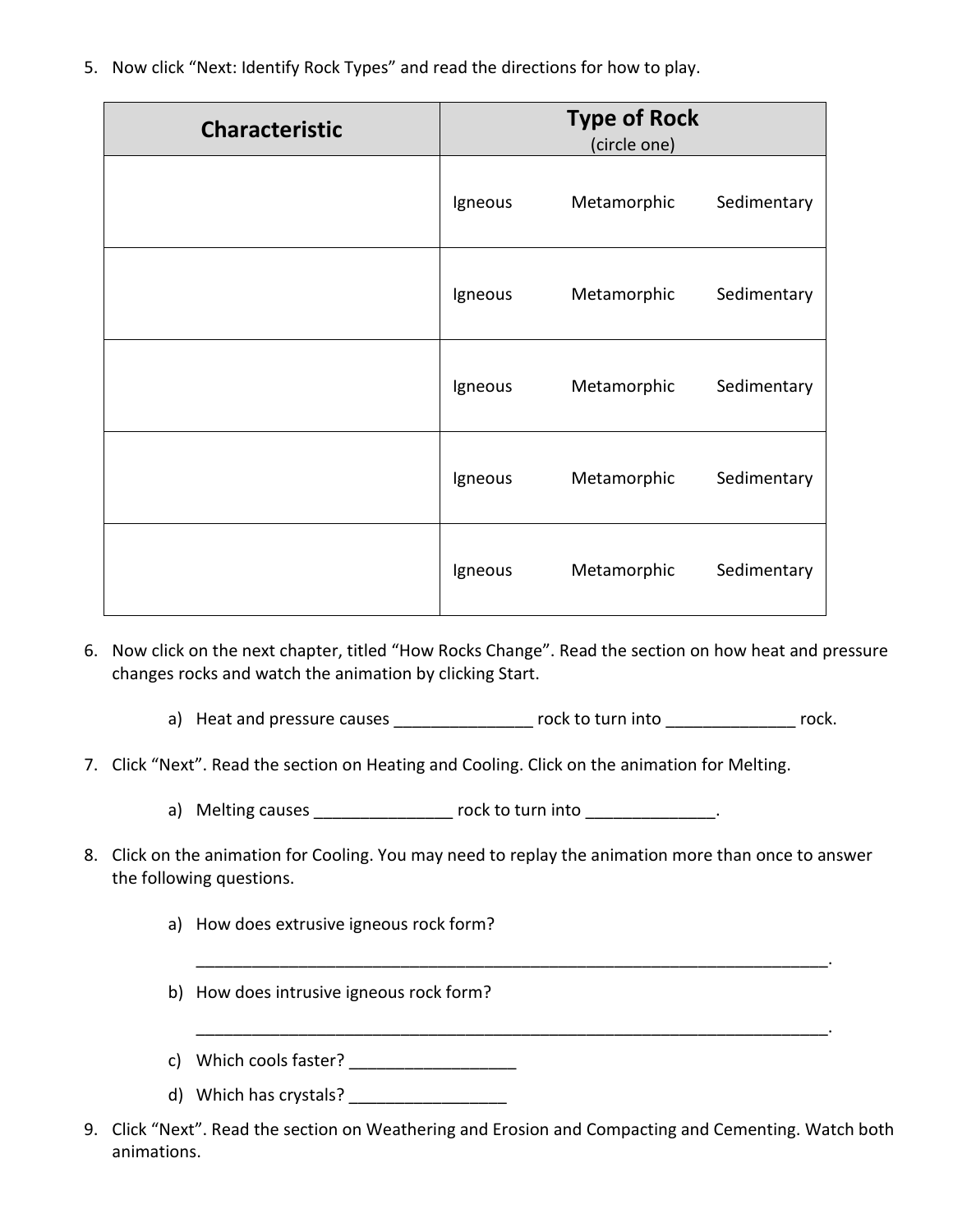10. Click on "Transform the Rock". Read the directions for how to play and press "Begin". **IMPORTANT**: Fill out the table below before submitting each answer! The words disappear very quickly!

| $\ddot{\bullet}$     | $\equiv$       |  |
|----------------------|----------------|--|
| $\div$               | $\equiv$       |  |
| $\ddot{\phantom{1}}$ | $\blacksquare$ |  |
| $\ddot{\phantom{1}}$ | $\equiv$       |  |
| $\ddot{\phantom{1}}$ | $\equiv$       |  |
| $\ddot{\phantom{1}}$ | $\equiv$       |  |
| $\div$               | $\equiv$       |  |
| $\ddotmark$          | $\equiv$       |  |
| $\ddot{\bullet}$     | $\equiv$       |  |

- 11. Go onto the Next Chapter. Explore the rock cycle diagram. When ready, click the Next to "Complete the Cycle!" Read the directions to learn how to play! You do not have to write your answers down, the computer will score you!
- 12. After completing the diagram you are ready to test your skills! Click Begin! Final score 15.

## **Part 2**

- 13. Go to the following website:<http://www.oum.ox.ac.uk/thezone/rocks/games/level1.htm>
	- a) Drag the images on the left to their correct positions in the Rock Cycle! Best time: \_\_\_\_\_\_\_\_\_\_\_
	- b) Move on to the next level! Best time: